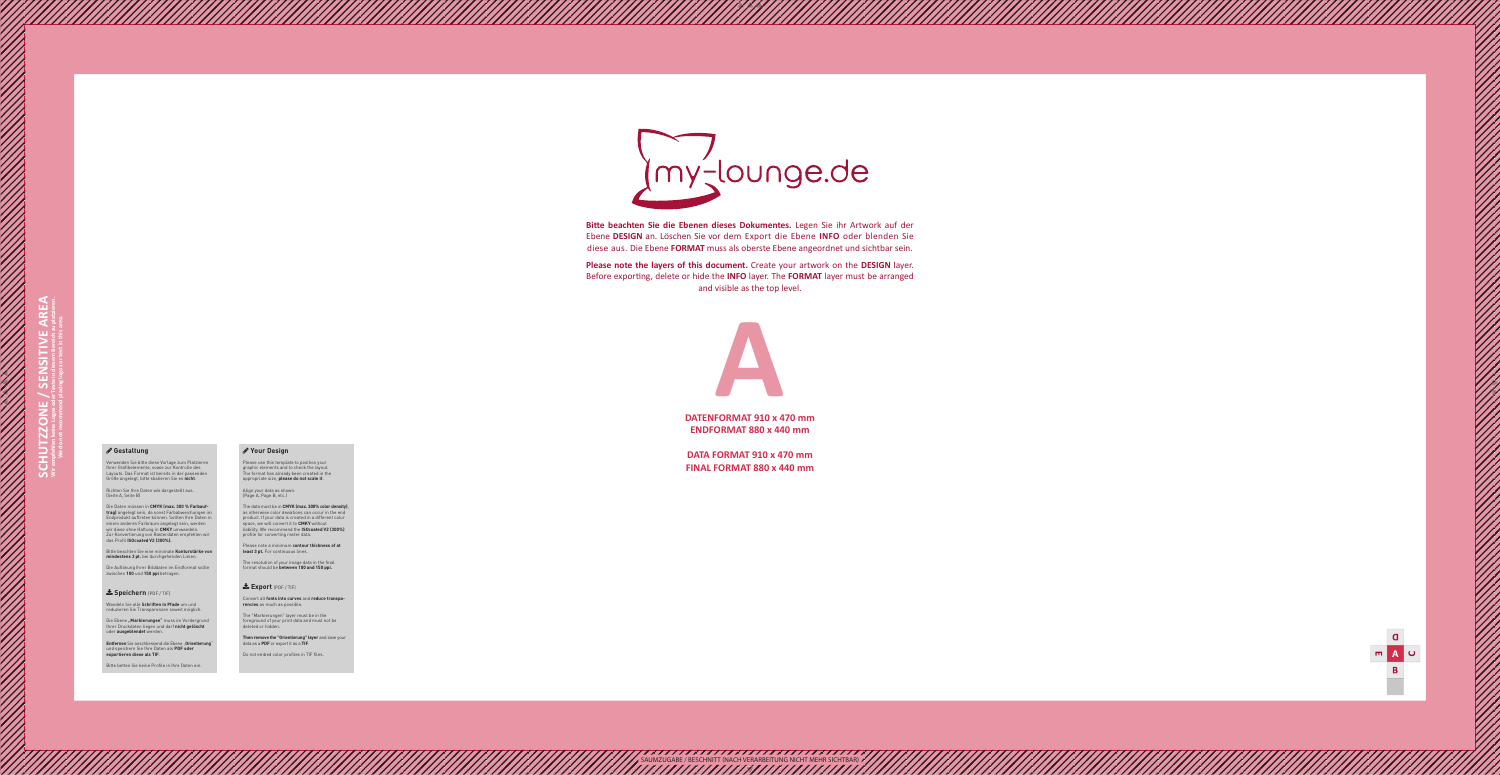**KLETTVERSCHLUSS (INNENLIEGEND, NICHT SICHTBAR) / INTERNAL VELCRO SEALING (NOT VISIBLE)**



**DATENFORMAT 910 x 470 mm ENDFORMAT 880 x 440 mm**



**DATA FORMAT 910 x 470 mm FINAL FORMAT 880 x 440 mm**

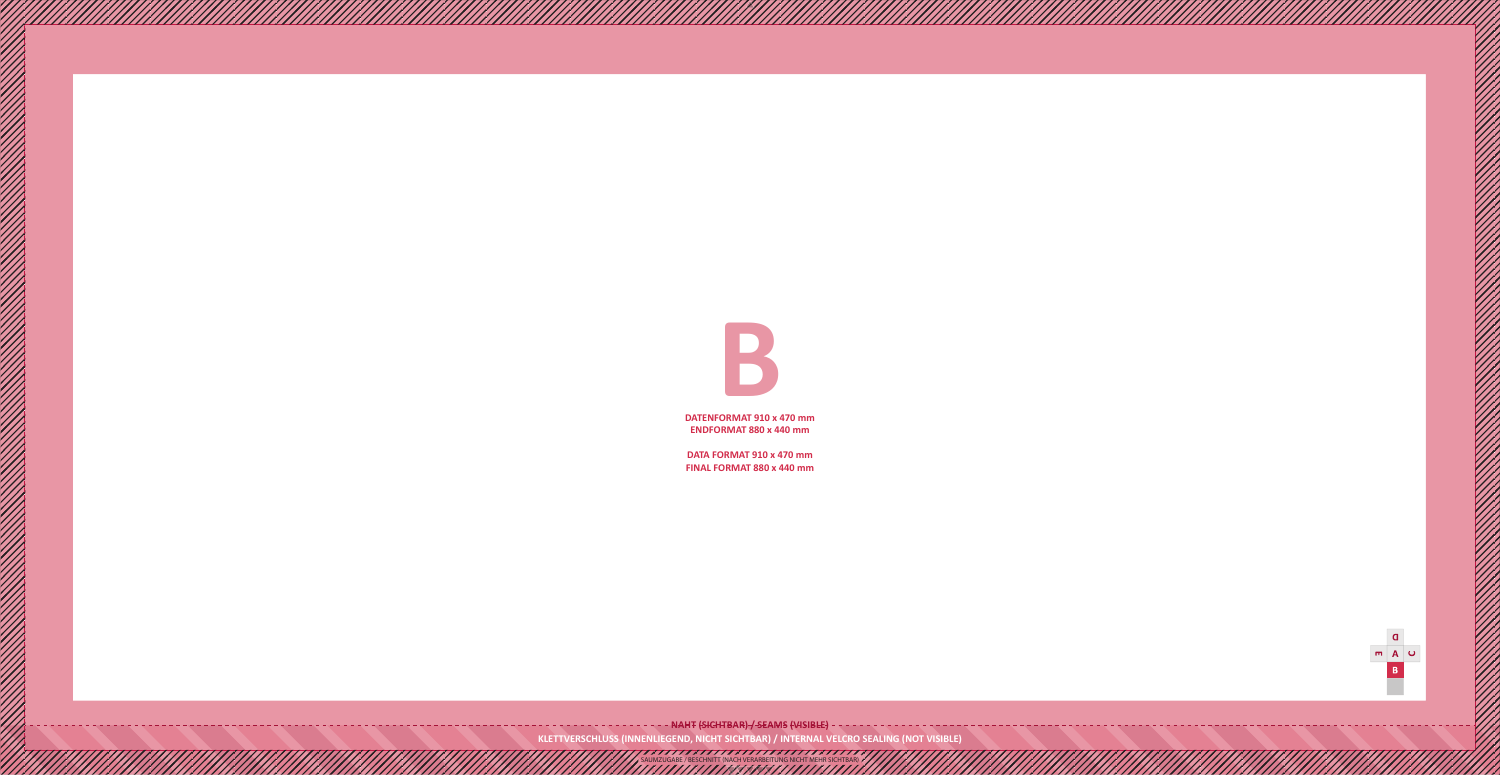**DATENFORMAT 470 x 470 mm ENDFORMAT 440 x 440 mm**



**DATA FORMAT 470 x 470 mm FINAL FORMAT 440 x 440 mm**

> $\mathbf \Omega$  $\overline{\mathbf{m}}$  $\mathbf{A}$  $\cup$ B

- NAHT (SICHTBAR) -/ SEAMS (VISIBLE) -

**KLETTVERSCHLUSS (INNENLIEGEND, NICHT SICHTBAR) / INTERNAL VELCRO SEALING (NOT VISIBLE)**

SAUMZUGABE / BESCHNITT (NACH VERARBEITUNG NICHT MEHR SICHTBAR)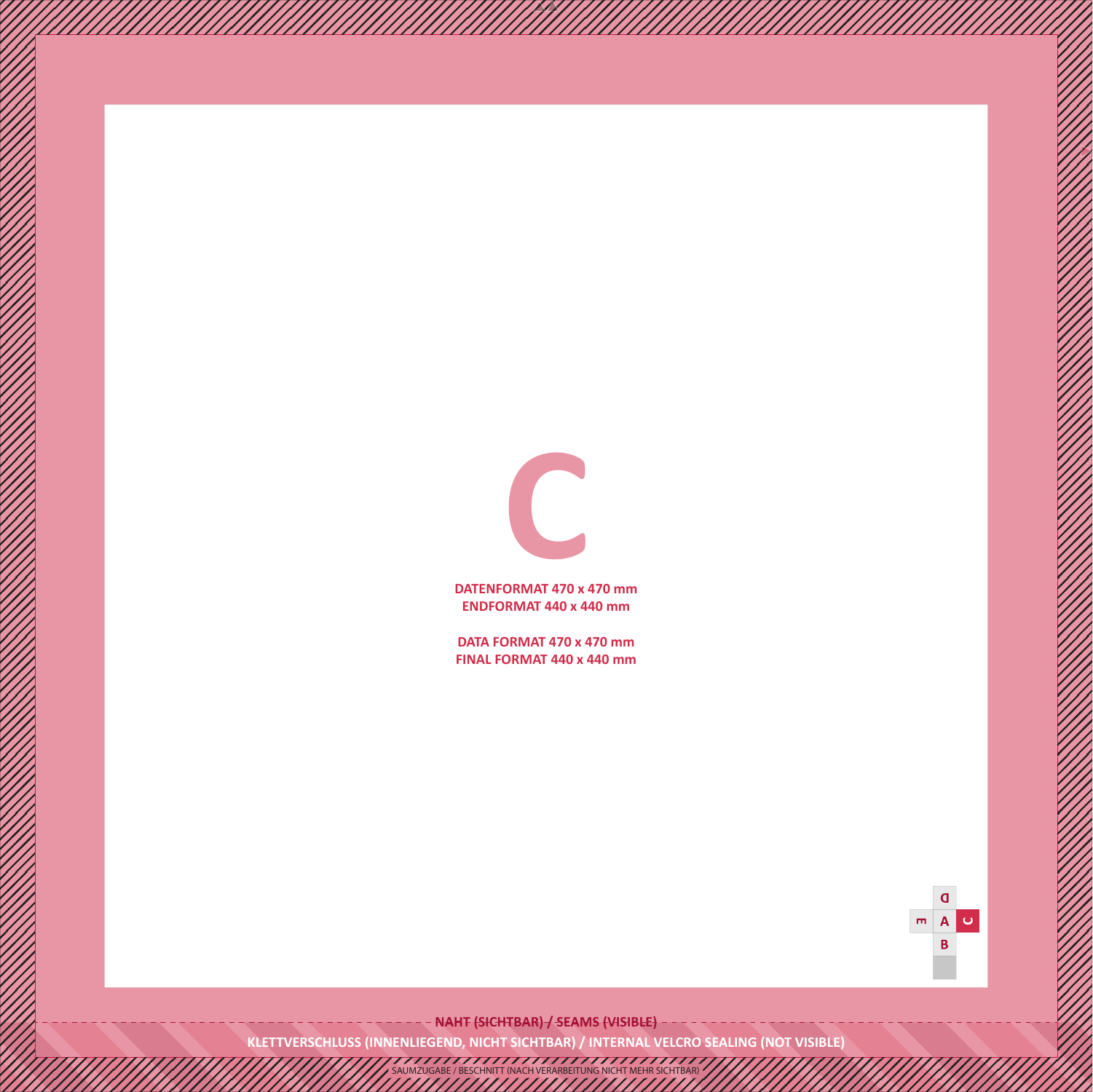**DATENFORMAT 910 x 470 mm ENDFORMAT 880 x 440 mm**



**DATA FORMAT 910 x 470 mm FINAL FORMAT 880 x 440 mm**

**KLETTVERSCHLUSS (INNENLIEGEND, NICHT SICHTBAR) / INTERNAL VELCRO SEALING (NOT VISIBLE)**